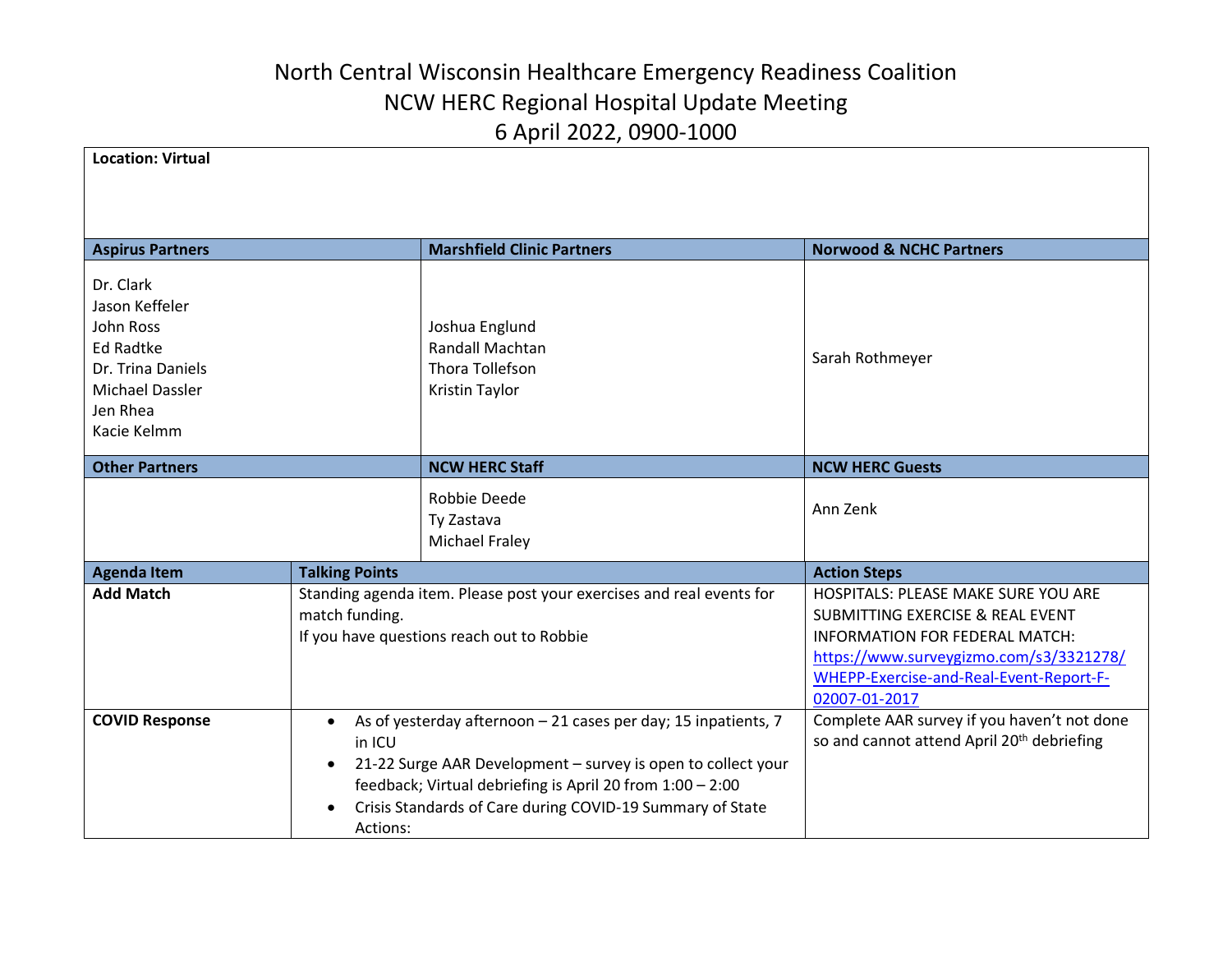|                                    | https://files.asprtracie.hhs.gov/documents/csc-actions-by-states-            |  |
|------------------------------------|------------------------------------------------------------------------------|--|
|                                    | summary.pdf                                                                  |  |
|                                    |                                                                              |  |
|                                    | 2 <sup>nd</sup> booster info has been released; recommended for 50+          |  |
|                                    | Encourage facilities to only order a couple weeks' worth of                  |  |
|                                    | vaccine supplies at a time                                                   |  |
|                                    | Vaccine orders may take up to a week to receive                              |  |
|                                    | Michael Fraley's vaccine position is ending at the end of June;              |  |
|                                    | position will be combined with Fox Valley position                           |  |
| <b>NCW HERC Big Updates</b>        | <b>MRSE Exercise</b>                                                         |  |
|                                    | Exercise is April 14 <sup>th</sup> ;<br>$\bullet$                            |  |
|                                    | Debriefing May 11 <sup>th</sup> 1:00 - 3:00 - decision making leadership     |  |
|                                    | should be present                                                            |  |
|                                    | <b>HVA</b>                                                                   |  |
|                                    | Thank you for completing the surveys<br>٠                                    |  |
|                                    | Multiple partners participated                                               |  |
|                                    | Top hazards: inclement weather, cyber-attack, supply chain<br>$\blacksquare$ |  |
|                                    | shortage/failure, patient surge, infectious disease outbreak,                |  |
|                                    | critical staffing shortage, information systems failure, trauma,             |  |
|                                    | internal infrastructure issue                                                |  |
|                                    | Supply Chain Integrity Assessment                                            |  |
|                                    | New piece required by ASPR this year                                         |  |
|                                    | Robbie has aggregated survey results                                         |  |
|                                    | Prep Plan                                                                    |  |
|                                    | Out for open review                                                          |  |
|                                    | Response Plan: Infectious Disease/ COOP Plan                                 |  |
|                                    | Adding mass fatality plan as an annex to response plan<br>٠                  |  |
|                                    | Developing an infectious disease annex to response plan                      |  |
|                                    | COOP annex will be added to response plan as well<br>٠                       |  |
| <b>Hazmat First Receiver &amp;</b> | Discussion                                                                   |  |
| <b>ABLS Seats</b>                  | Points of contact to get hazmat seats are Ed Radtke and Daniel               |  |
|                                    | Wall                                                                         |  |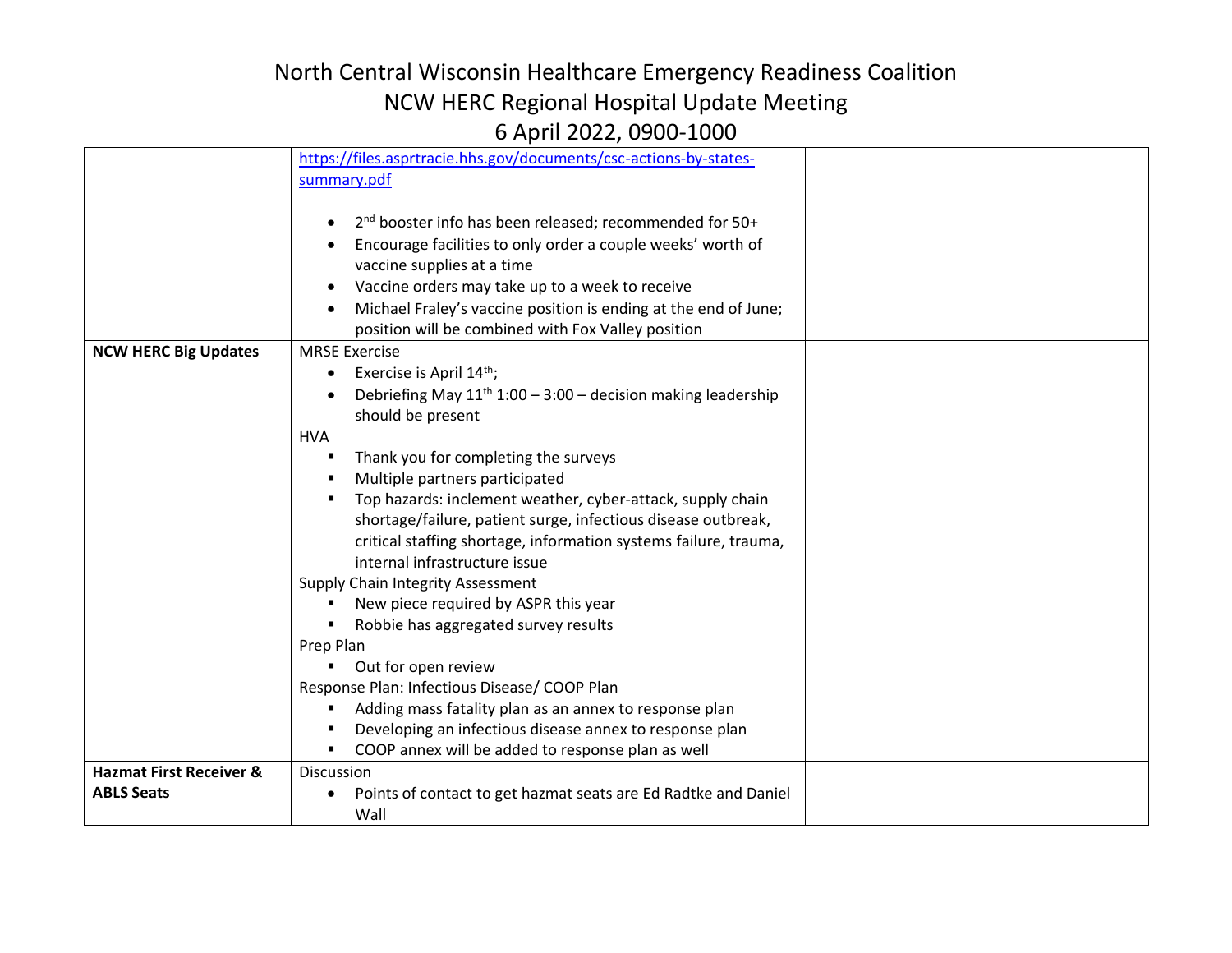|                                | Working on an in-person train-the-trainer course as well; in<br>$\bullet$ |  |
|--------------------------------|---------------------------------------------------------------------------|--|
|                                | order to attend you first have to complete virtual course                 |  |
|                                | <b>ABLS</b> seats                                                         |  |
|                                | Contacts for seat distribution are Mary Moore and Rick Dalton<br>٠        |  |
| Interoperable                  | <b>EMResource</b>                                                         |  |
| <b>Communications Systems</b>  | $\bullet$ 4.0 is live                                                     |  |
|                                | The degree of data tracking won't continue forever, the                   |  |
|                                | conversations occurring now involve what data needs to stay               |  |
|                                | and what can go                                                           |  |
|                                | <b>WISCOM</b>                                                             |  |
|                                | Replacement completed<br>٠                                                |  |
|                                | Engaging county dispatch; don't want to communicate in a silo             |  |
|                                | and need to be able to engage with dispatch                               |  |
|                                | <b>EMTrack</b>                                                            |  |
|                                | System is really taking off - a presentation will be done at<br>$\bullet$ |  |
|                                | <b>Trauma Conference</b>                                                  |  |
| Tools, Resources, and          | Wakefield-Brunswick Crosswalk                                             |  |
| <b>General Discussion</b>      | • Robbie will share with partners; is a helpful tool                      |  |
|                                | Acute Hospital at Home:                                                   |  |
|                                | https://content.govdelivery.com/accounts/WIGOV/bulletins/30ff48a          |  |
|                                | New bill that allows hospitals to provide acute care in the<br>$\bullet$  |  |
|                                | home                                                                      |  |
|                                | Assault on Healthcare workers:                                            |  |
|                                | New bill that makes assault to healthcare workers a felony<br>$\bullet$   |  |
|                                | NDMS:                                                                     |  |
|                                | https://www.phe.gov/Preparedness/responders/ndms/definitive-              |  |
|                                | care/Pages/participating.aspx                                             |  |
|                                | Memorandum of Agreement for large surge (see link for more<br>٠           |  |
|                                | info)                                                                     |  |
| <b>Training, Education and</b> | NCRTAC Trauma Conference- April 7<br>$\bullet$                            |  |
| <b>Exercise</b>                | MRSE Exercise- April 14<br>٠                                              |  |
|                                | COVID 21-22 Surge AAR-April 20                                            |  |
|                                | MRSE After Action Review- May 11<br>$\bullet$                             |  |